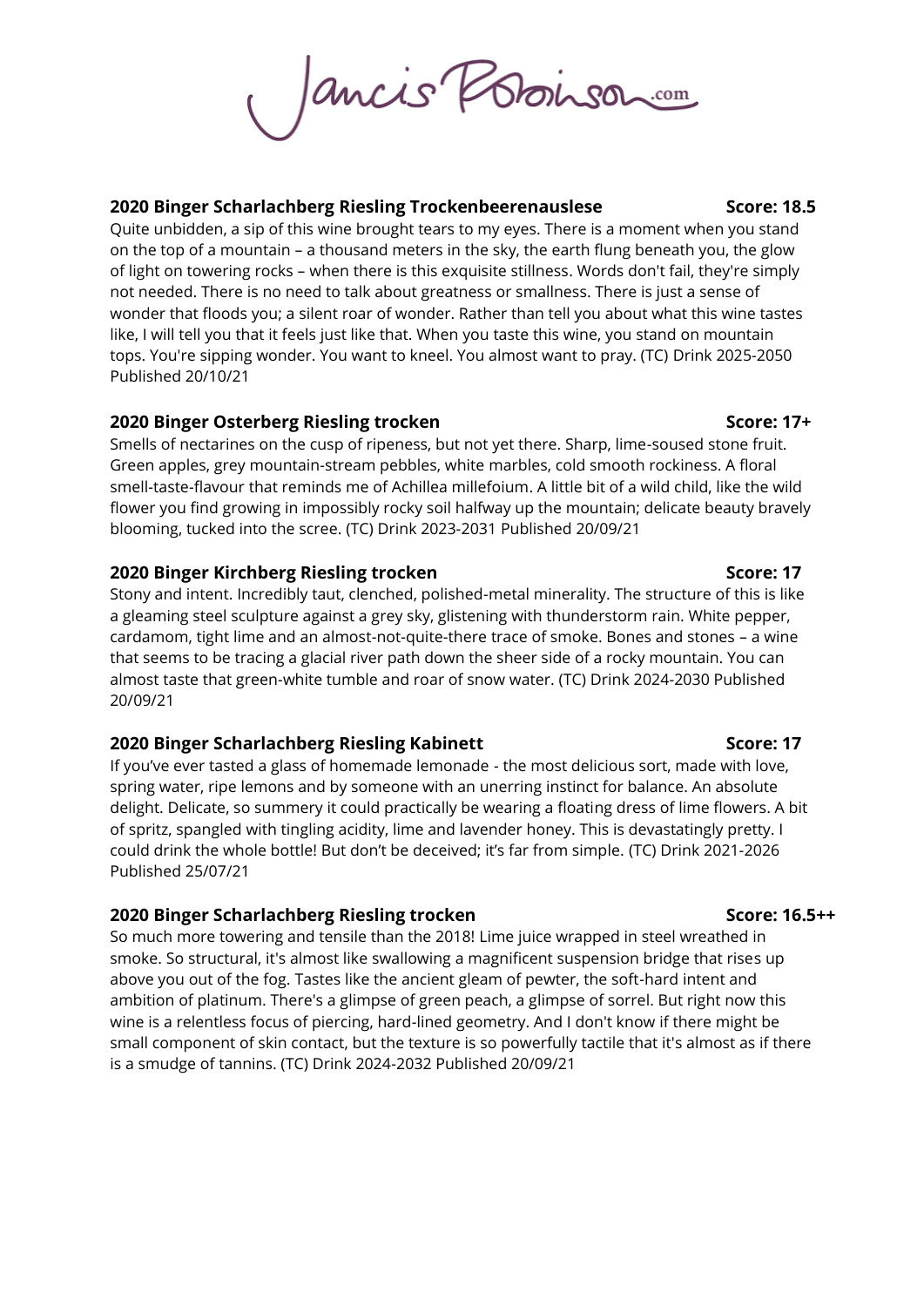Jancie Poboinson

### **2019 Scharlachberg Riesling trocken Score: 16.5+**

Noticeably deeper in colour than both the other Riffel Grosse Lage Rieslings – quite golden, in fact! Unusual for such a young Riesling. Rich nose, a lot more baked apple and pear with a touch of crème brûlée. Feels broader, heavier, fuller, silkier in the mouth than their Kirchberg and Osterberg 2019s. The fruit has more confidence and dominance, and there is a (very fine) cordite smokiness to the wine at the back of the palate. Richer, but the fruit is built around steely lime-and-rocks structure that gives the wine determined length and power. (TC) Drink 2023 – 2030 Published 15/01/21

### **2020 Binger Weißburgunder & Chardonnay trocken Score: 16.5+** Score: 16.5+

Really nutty – this is cashews and blanched hazelnuts and sweet walnuts with a grating of whitegreen apple and the lightest touch of sweet fennel fronds and chervil herbs. Lightly spring-green grassy. Smells, tastes, like a cool morning. Earth and ferns. A meadow stream coming down from the mountains. Tiny wild flowers. An unusual blend and unusual delicacy for both these varieties. Something even alpine about the wine. I'd love to try this with a mountain cheese. (TC) Drink 2022- 2027 Published 20/10/21

### **2020 Silvaner Réserve trocken Score: 16.5**

Apples and hay. Fragrant but not trying to charm. A little spicy; almonds dipped in lemon barley water. Raw hazelnuts. Firm, citrusy bitterness. A samphire-savoury, quinine-like salt-n-citrus wine that's as bracing as a walk along a wind-swept coastline in winter. (TC) Drink 2022-2025 Published 20/10/21

# **2020 Chardonnay Réserve trocken Score: 16.5**

White pepper, white pears and peppery florals. Tense and pretty racy, although the fruit is deep and ripe – grainy golden pears, guava, spicy apples. I can feel the oak on this more than I could on the Silvaner Réserve, but the fruit has more shoulder and shunt so it holds it well. It also has an innate wet-chalk minerality that is somehow incredibly thirst-quenching. Elegant whitepepper-spiced finish. Not remotely French, very much of its own place, but also true to the varietal. Bravo! (TC) Drink 2022-2028 Published 20/10/21

# **2018 Binger Spätburgunder »Mariage« trocken Score: 16.5**

Spiced strawberry nose. Mille-feuille layers of strawberry-coulis sweetness and woodsymushroom savouriness. Tannins that feel and taste like mandolined tree bark. Refined and restrained. An introverted Pinot, but not without presence. This has a sure sense of place and purpose, a clarity of fruit, and an elegant, dry finish. (TC) Drink 2021-2028 Published 20/10/21

### **Riesling Sekt demi-sec Score: 16.5**

Smells a little bit like apple-stuffed brioche. Baked-apple gentleness; lime zest, Danish pastry and a slim but firm buzz of bubbles. There is sweetness but it's very far from sweet – more sweetness of fruit than dosage. Charming. Breakfast wine! (TC) Drink 2021-2023 Published 20/10/21

# **2019 Kirchberg Riesling trocken Score: 16.5**

White pepper, nectarines nose and then, through the very-youthful tingle of spritz on the palate, you can still pick up that little dusting of white pepper, along with fine-ground cumin and gorse flower. Cold stony limes. There is something of an arched garden pergola about this wine: warm, sunlit yellow florals; cool mossy stones beneath; firm but slender and curved structure, dappled shadows, intentional, leading you through from start to finish. I'd wait at least another six months, if not longer. (TC) Drink 2022 – 2027 Published 15/01/21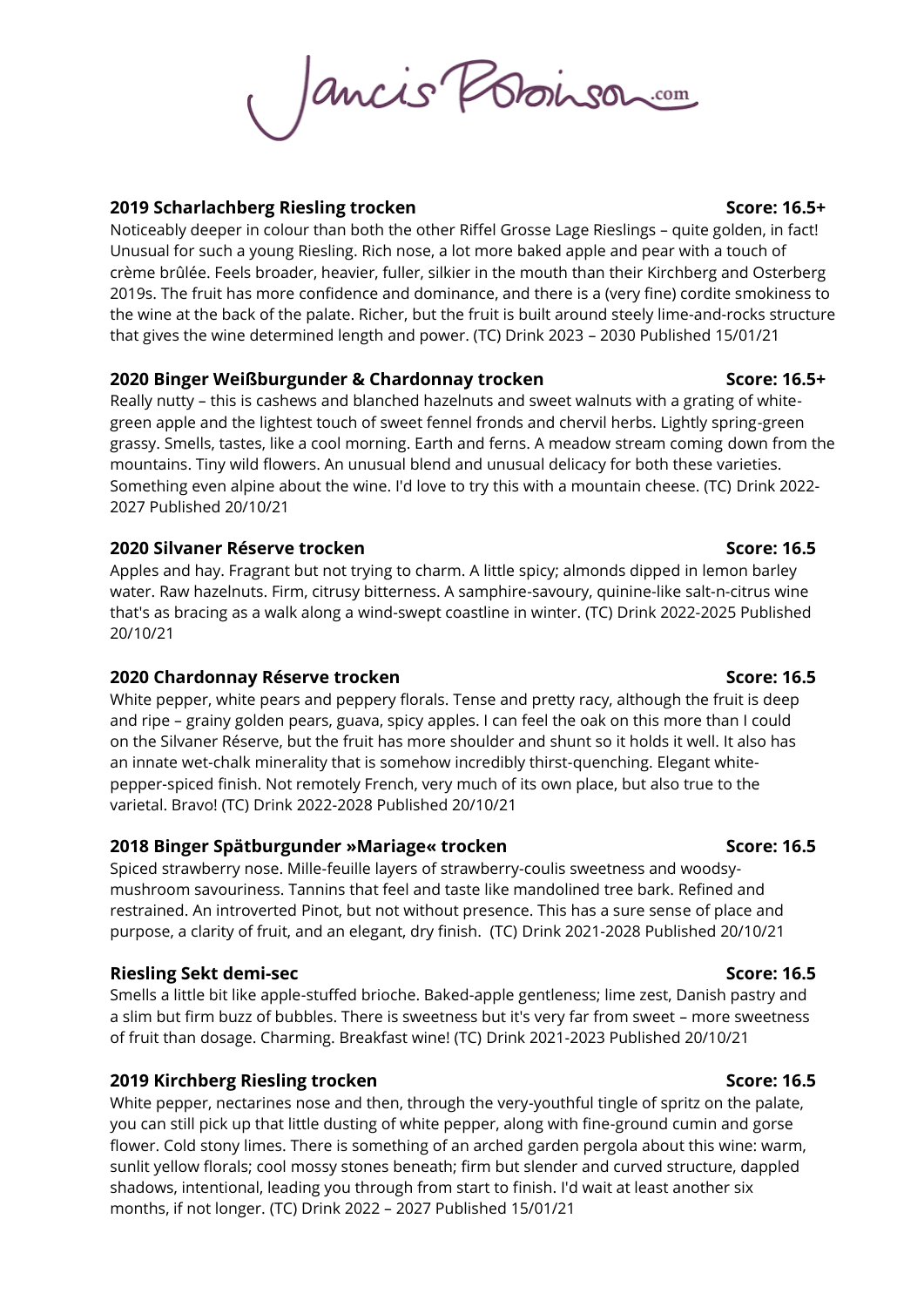Jancis Poboinsor

### **2020 Rosengarten Riesling feinherb Score: 16.5**

Peaches, gorse blossom, strawberries and the ripest of gooseberries. Feinherb, but this is on the dry end of medium dry. Very pretty, lilting, like a fruit salad of ripe peach and raspberries with a handful of chopped spearmint and basil. Like two little girls in fairy dresses dancing silly giggle dances on the lawn. (TC) Drink 2021 – 2025 Published 25/07/21

# **2020 Pinot Noir Rosé trocken Score: 16.5**

Perfumed. Rose petals and raspberries and strawberry-leaf tea. Red apple in a skein of bitterness, dry and cool-pebble hewn. This has substance. Was surprisingly good with a beef and blue-cheese pie. (TC) Drink 2021 – 2023 Published 25/07/21

### **2019 Binger Bubenstück Pinot Noir Réserve trocken Score: 16.5**

Pure on the nose - cherries, the smell of a mid-summer strawberry patch, sweetness in sunlight. On the palate, the fruit - still ripe, still pure - sits under a veil of cedary oak. Fine tannins press with very, very gentle insistence, more to remind you that they're there than to make a statement or define the wine. A moderate, unobtrusive but perfectly collected Pinot. (TC) Drink 2021 – 2026 Published 25/07/21

### **2020 Binger Silvaner Quarzit trocken Score: 16.5**

Smells of cold green apples and lemony goat's curd. Deliciously ripe but still super-crisp and crunchy: green apples, yellow pear, mirabelle plum and borage leaf dipped in lemon sherbet. Almost fizzing with energy (metaphorically speaking, not literally). Sheer delight in a glass. This tastes of spring. (TC) Drink 2021-2023 Published 20/09/21

### **Zero alcoholfree Riesling Score: 16.5**

Usually, for an alcohol-free wine, this actually smells like Riesling. And tastes like Riesling! Lime, white tea, a touch of peach-juice sweetness. Even a decent finish. One of the better alcohol-free wines I've tasted! I'd thoroughly recommend! (TC) Drink now Published 25/07/21

# **2020 Orange Naked trocken Score: 16**

Pale cloudy lemon color. Like white grapefruit blitzed in a blender, skin, pith, pips and all. Smoky. Bitter, citrus sours, white almonds, lemon thyme. You could make a palate-cleansing granite out of this! It makes more sense with food than without – the acidity is challenging, to say the least. But despite being challenging, it's interesting. Salty finish. (TC) Drink 2021-2022 Published 20/10/21

# **2020 Binger Riesling Quarzit trocken Score: 16** Score: 16

The Silvaner Binger Quarzit smelt of green apples; the Riesling Binger Quarzit smells of golden apples. And orchard blossom. Fresh, breezy, with a tiny bit of petillance on the tongue. Whippetthin but not bony. Plenty of mouth-watering white fruit. (TC) Drink 2021-2024 Published 20/09/21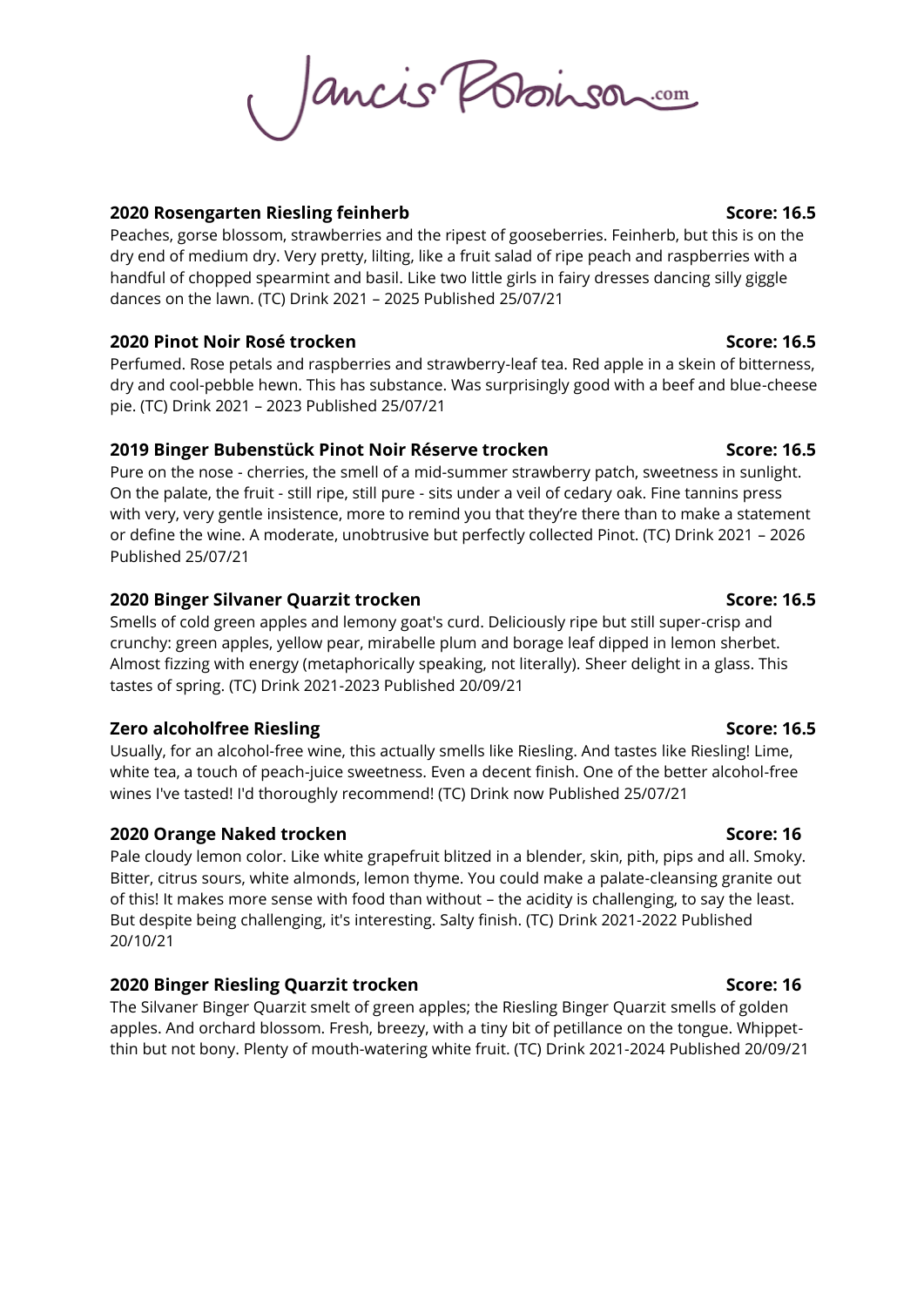Jancis Poboinson

### **2019 Binger Osterberg Riesling trocken Score: 16**

Both crisp and crispy, like apple slices lightly spiced and baked slowly in an oven to crunchiness. Has cream-of-tartar acidity (which, to me, tastes like baobab fruit). Super-dry – the driest of the three Riffel 2019 Grosse Lage Rieslings, and the one in which fruit is but traced on to the acidity with a sharp pencil. All minerals, pebbles, stones. If quartz had a flavour, it would taste like this, laced with lime and white grapefruit. A pale, quiet wine with a bit of a hole in the middle of that ascetic frame. (TC) Drink 2022 – 2025 Published 15/01/21

### **2019 Binger Weissburgunder Tonmergel trocken Score: 16**

Wonderful, classic Pinot Blanc nuttiness on the nose. Forward-focused acidity with the cashew cream of PB, a little toasted-pecan depth, white pears and very very soft sage. Fills the mouth with clouds of flavour. Soft in its approach, direct in its acidity, subtle in its flavour. Everything in the right place at the right time. (TC) Drink 2021 – 2025 Published 15/01/21

### **2019 Chardonnay Réserve trocken Score: 16**

White- pepper spiciness on the nose. Subtle but profound spiciness, fine-ground cumin and coriander, cracked black-mustard seed. A broad (but not thick) spread of grainy, creamy baked pear that fills every corner of the palate, soft within the framework but the framework itself is clenched with spun-citrus acidity. A little nip of bitterness on the end. Very young but potential for development in the next couple of years. (TC) Drink 2021 – 2025 Published 15/01/21

### **2017 Binger Spätburgunder Mariage trocken Score: 16**

Cherries and silk and clean fresh fruit. Cinnamon and apple. Fresh, elegantly traced tobacco-leaf spice wrapped around warm red fruit. (TC) Drink 2020 – 2023 Published 15/01/21

### **2019 Sauvignon Blanc Réserve trocken Score: 15.5++**

Very reduced on the nose. Green pepper and nettles and deep-timbred, like the gravelly voice of someone who has been smoking for 50 years. Way too young right now – curled into a very tight fist. Oak and fruit are lying rigidly on opposite sides of the bed. No fusion going on there, at this stage anyway. I'd like to taste a vintage of this with a couple of years on it, to see if it melds or keeps that oaky chastity belt firmly on... I'll give it the benefit of the doubt. (TC) Drink 2023 – 2026 Published 15/01/21

# **2019 Binger Quarzit Riesling trocken Score: 15.5**

A sylvan little wine that tastes of quicksilver light on a tiny fast-flowing, pebbled forest stream. Mossy rocks and green ferns, green vineyard peaches and a squeeze of lime. Delicate. (TC) Drink 2021 – 2022 Published 15/01/21

# **2020 Riesling trocken Score: 15.5**

Limey, dry and pert. Clean, articulate, pizzicato. Lovely with soft, lemony goat's cheese on a stick of celery. (TC) Drink 2021 – 2023 Published 25/07/21

# **2020 Silvaner trocken Score: 15.5**

This reminds me, in an unexpected way, of Mauzac. Elderflowers, kohlrabi, borage leaf, lanolin. Soft, creamy acidity, like plump balls of cotton wool dipped in lemon yogurt. This is, quite possibly, the most perfect wine for asparagus and poached egg. (TC) Drink 2021 – 2023 Published 25/07/21